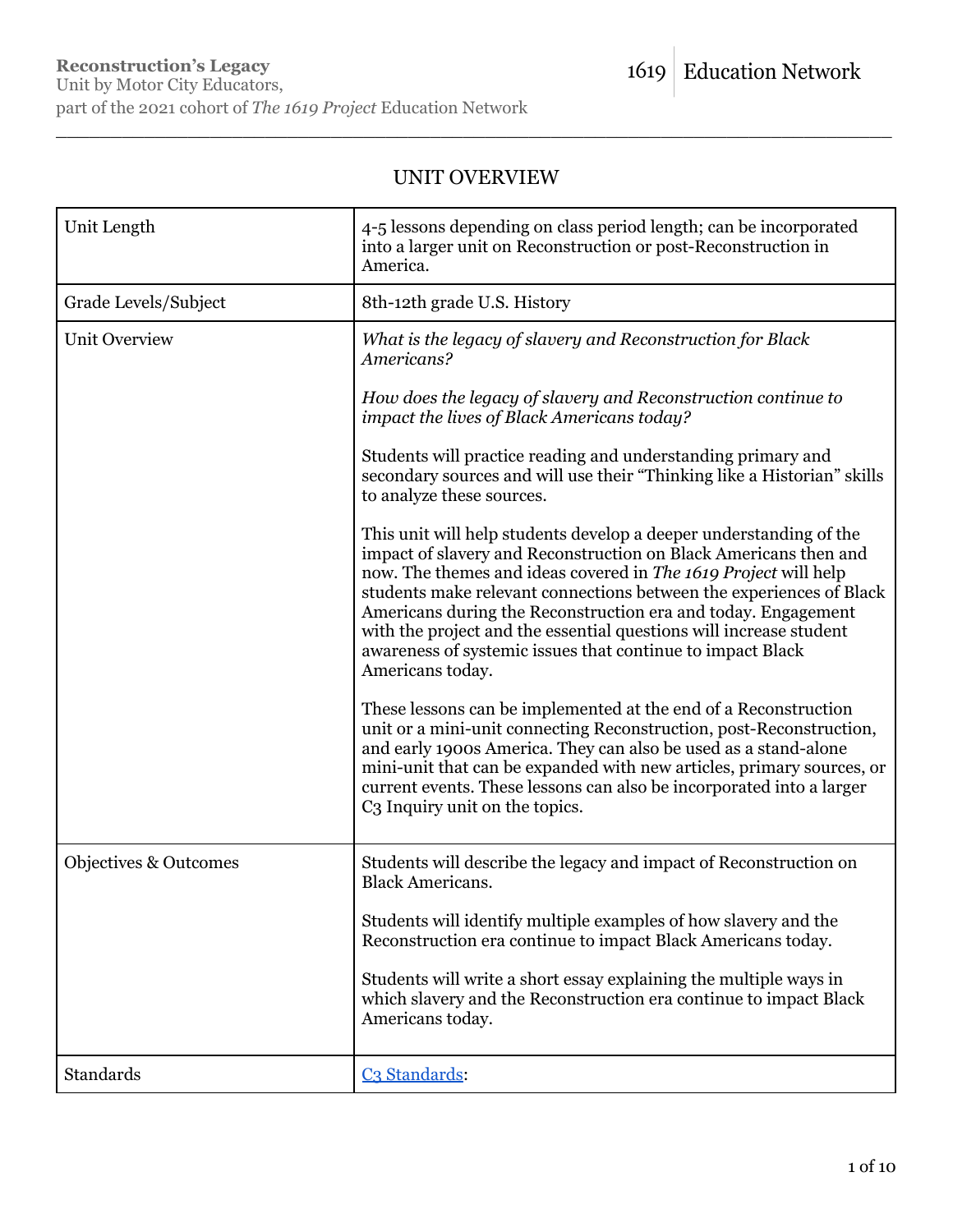|                       | D2.Civ.13.9-12. Evaluate public policies in terms of intended and<br>unintended outcomes and related consequences.                                                                                                                                                                                                                                                                                                                                                                                                                                  |
|-----------------------|-----------------------------------------------------------------------------------------------------------------------------------------------------------------------------------------------------------------------------------------------------------------------------------------------------------------------------------------------------------------------------------------------------------------------------------------------------------------------------------------------------------------------------------------------------|
|                       | D2. His. 8.9-12. Analyze how current interpretations of the past are<br>limited by the extent to which available historical sources represent<br>perspectives of people at the time.                                                                                                                                                                                                                                                                                                                                                                |
|                       | D2.His.16.9-12. Integrate evidence from multiple relevant historical<br>sources and interpretations into a reasoned argument about the past.                                                                                                                                                                                                                                                                                                                                                                                                        |
|                       | Michigan Standards:<br>P2.4 Use relevant information from multiple credible sources<br>representing a wide range of views, considering the origin, authority,<br>structure, and context, to answer a compelling or supporting<br>question.                                                                                                                                                                                                                                                                                                          |
|                       | $8 - U_5$ .3.2 Describe the early responses to the end of the Civil War by<br>describing:<br>• the policies of the Freedmen's Bureau.<br>• the restrictions placed on the rights and opportunities of freedmen,<br>including racial segregation and Black Codes.                                                                                                                                                                                                                                                                                    |
|                       | 8 – U5.3.3 Describe the new role of African-Americans in local, state,<br>and federal government in the years after the Civil War and the<br>national and regional resistance to this change, including the Ku Klux<br>Klan.                                                                                                                                                                                                                                                                                                                        |
|                       | 8 – U6.2.1 U.S. History Investigation Topic and Issue Analysis, Past<br>and Present – use historical perspectives to analyze issues in the<br>United States from the past and the present; conduct research on a<br>historical issue or topic, identify a connection to a contemporary<br>issue, and present findings (e.g., oral, visual, video, or electronic<br>presentation, persuasive essay, or research paper); include causes<br>and consequences of the historical action and predict possible<br>consequences of the contemporary action. |
| <b>Unit Resources</b> | Jim Crow Laws and Racial Segregation in America   The Civil<br><b>Rights Movement</b><br>"Take the Impossible "Literacy" Test Louisiana Gave Black<br>Voters in the 1960s" by Rebecca Onion, Slate<br>Historian Eric Foner On The 'Unresolved Legacy Of<br>$\bullet$<br>Reconstruction'<br>"The Wealth Gap" by Trymaine Lee<br>The Wealth Gap Questions [.pdf] [.docx]<br>1619 Unit Summative Writing Assignment [.pdf] [.docx]<br>"Mass Incarceration" by Bryan Stevenson<br>"Sugar" by Khalil Gibran Muhammad                                     |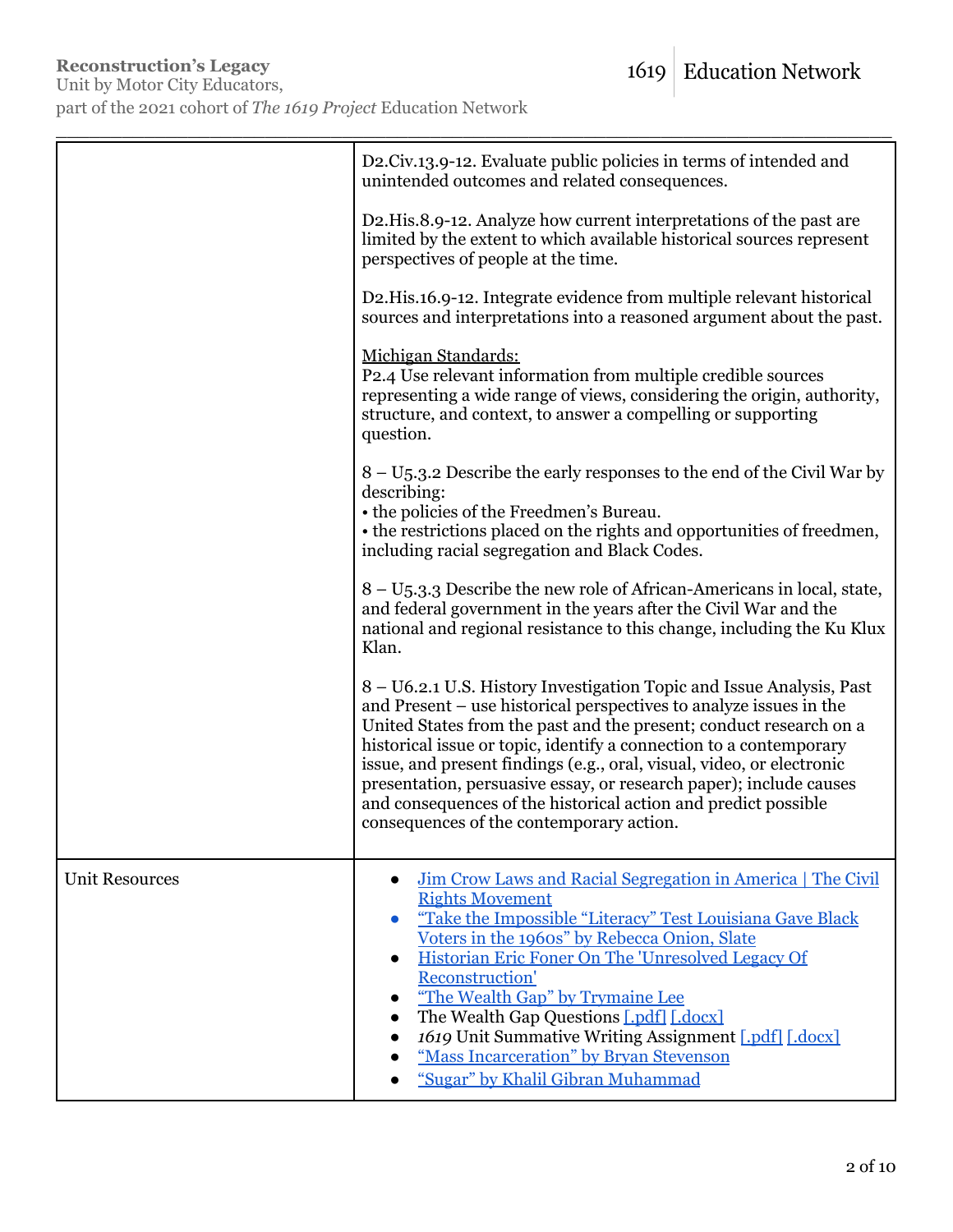# 1619 Education Network

# **Reconstruction's Legacy**

Unit by Motor City Educators, part of the 2021 cohort of *The 1619 Project* Education Network

|                          | "Medical Inequality" by Linda Villarosa<br>"Hope" by Dieneba Aduayom and Nikole Hannah-Jones<br>"The Economy That Slavery Built," 1619 Podcast<br>"How the Bad Blood Started," 1619 Podcast<br>"We need to talk about an injustice," Bryan Stevenson. Ted<br><b>Talk</b><br>Reading Guide for The 1619 Project Essays<br>The 1619 Podcast Listening Guide<br>Teacher-created presentation<br>Teacher-created worksheets for students                                                                                                                                                |
|--------------------------|-------------------------------------------------------------------------------------------------------------------------------------------------------------------------------------------------------------------------------------------------------------------------------------------------------------------------------------------------------------------------------------------------------------------------------------------------------------------------------------------------------------------------------------------------------------------------------------|
| <b>Performance Tasks</b> | Formative:<br>Each day students will have questions to answer based on readings or<br>podcasts. They will also present to the class information they learned<br>as well as partake in group and class discussions.<br>Students will utilize primary and secondary sources to understand<br>the legacy of Reconstruction, its impact on America, and its impact<br>on Black Americans then and today.<br>Summative:<br>Students will write a short essay explaining the multiple ways in<br>which the legacy of the Reconstruction era continues to impact Black<br>Americans today. |
| Assessment/Evaluation    | <b>Summative Writing Rubric:</b><br>(25 points total)<br>Historical Accuracy: 5 points<br>Evidence with Source 1 Quote/Discussed: 5 points<br>Evidence with Source 2 Quote/Discussed: 5 points<br>At least 2 paragraphs in complete sentences: 5 points<br>Provides reasoning/explanation for Evidence: 5 points<br>Educator Note: This is a very basic rubric and can be adjusted<br>however a teacher sees fit. The assignment can be expanded upon as<br>well.                                                                                                                   |

\_\_\_\_\_\_\_\_\_\_\_\_\_\_\_\_\_\_\_\_\_\_\_\_\_\_\_\_\_\_\_\_\_\_\_\_\_\_\_\_\_\_\_\_\_\_\_\_\_\_\_\_\_\_\_\_\_\_\_\_\_\_\_\_\_\_\_\_\_\_\_\_\_\_\_\_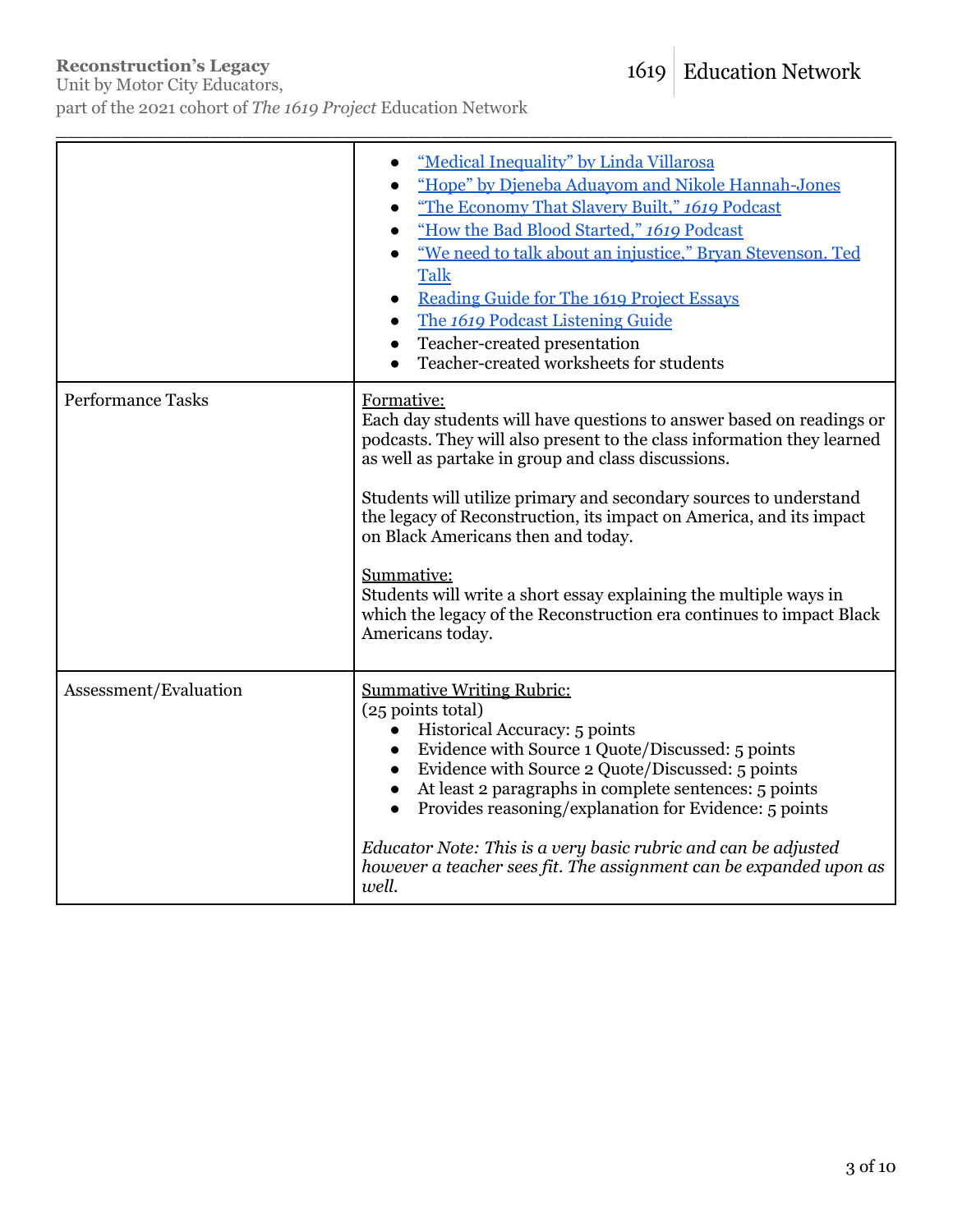# \_\_\_\_\_\_\_\_\_\_\_\_\_\_\_\_\_\_\_\_\_\_\_\_\_\_\_\_\_\_\_\_\_\_\_\_\_\_\_\_\_\_\_\_\_\_\_\_\_\_\_\_\_\_\_\_\_\_\_\_\_\_\_\_\_\_\_\_\_\_\_\_\_\_\_\_ DAILY LESSONS AND RESOURCES

# *Day 1*: Introduction to Reconstruction

#### Essential Question

What was the Reconstruction period and how did it impact America politically, economically, and socially?

#### Lesson Materials & Resources

- *1619* Slides [\[.pdf\]](https://pulitzercenter.org/sites/default/files/inline-images/sa2alsRc9gTn8MUOtBWxKPQiEb5sQFcClJmWhnRvkI7FuuNgoK.pdf) [\[.ppt\]](https://pulitzercenter.org/sites/default/files/inline-images/mGksk7uFRUYUxjShuUFC141kBIYgRJBpvFoAQ34ACe60YgRIug.pptx)
- Printed copies of Section 1 of the 14th Amendment / slide 1 text from 1619 Slides (optional)
- Social Impacts of Reconstruction WS from BrainyApples [\[.pdf\]](https://pulitzercenter.org/sites/default/files/inline-images/sdtaSVHPHAvgKcQ1baQgnMzXoen9Dot0d2Ut4vPn3rjaEY7kyk.pdf)
- Political Impacts of Reconstruction WS from BrainyApples [\[.pdf\]](https://pulitzercenter.org/sites/default/files/inline-images/yBkGclADFL6qaLoFWFpX2TqynPO7PS0Er3WAkclc4ok93ET1Hp.pdf)
- Economic Impacts of Reconstruction WS from BrainyApples [\[.pdf\]](https://pulitzercenter.org/sites/default/files/inline-images/bAhng1NbcVdqvRA3W8N2xILRx9onoin8MY0Ie7Z2RWTfmYtXPO.pdf)
- Chart paper and markers
- Jim Crow Laws and Racial [Segregation](https://www.youtube.com/watch?v=nje1U7jJOHI) in America | The Civil Rights Movement
- "Take the [Impossible](https://slate.com/human-interest/2013/06/voting-rights-and-the-supreme-court-the-impossible-literacy-test-louisiana-used-to-give-black-voters.html) "Literacy" Test Louisiana Gave Black Voters in the 1960s" by Rebecca Onion. *Slate Magazine.*

#### Lesson Activities

#### Bell Work:

(Slides \_ of the 1619 Unit Slides)

1. Students will read Section 1 of the 14th Amendment and answer two questions.

"...All persons born or naturalized in the United States, and subject to the jurisdiction thereof, are citizens of the United States and of the State wherein they reside. No State shall make or enforce any *law which shall abridge the privileges or immunities of citizens of the United States; nor shall any* State deprive any person of life, liberty, or property, without due process of law; nor deny to any *person within its jurisdiction the equal protection of the laws. . . ."*

- How does the document define citizenship?
- Based on the excerpt, what was one major effect of Reconstruction?
- 2. Allow students to share out and discuss their answers with reasoning with the class.

#### Lesson Steps:

1. Using the *1619* Unit Slides [\[.pdf\]](https://pulitzercenter.org/sites/default/files/inline-images/sa2alsRc9gTn8MUOtBWxKPQiEb5sQFcClJmWhnRvkI7FuuNgoK.pdf) [\[.ppt\]](https://pulitzercenter.org/sites/default/files/inline-images/mGksk7uFRUYUxjShuUFC141kBIYgRJBpvFoAQ34ACe60YgRIug.pptx) (or other teacher-created slides about Reconstruction) review what happened just after the Civil War and during the Reconstruction period including the 13th-15th Amendments. There are also a few slides at the end to discuss Jim Crow laws.

Educator note: This can be done on the same day or it can easily be expanded into another day as needed. There is an additional Bell Work on slide 20 that can be used as a Bell Work or an in-class *assignment/knowledge check. You are also welcome to choose the slides from slide 6-22 that work for you* and your students. You may not be able to get through all slides in this presentation in one class. *Previewing the slide deck in preparation for this unit is encouraged.*

2. Break students into 6 groups. Ask two groups to work on the Social Impacts of [Reconstruction](https://pulitzercenter.org/sites/default/files/inline-images/sdtaSVHPHAvgKcQ1baQgnMzXoen9Dot0d2Ut4vPn3rjaEY7kyk.pdf) WS,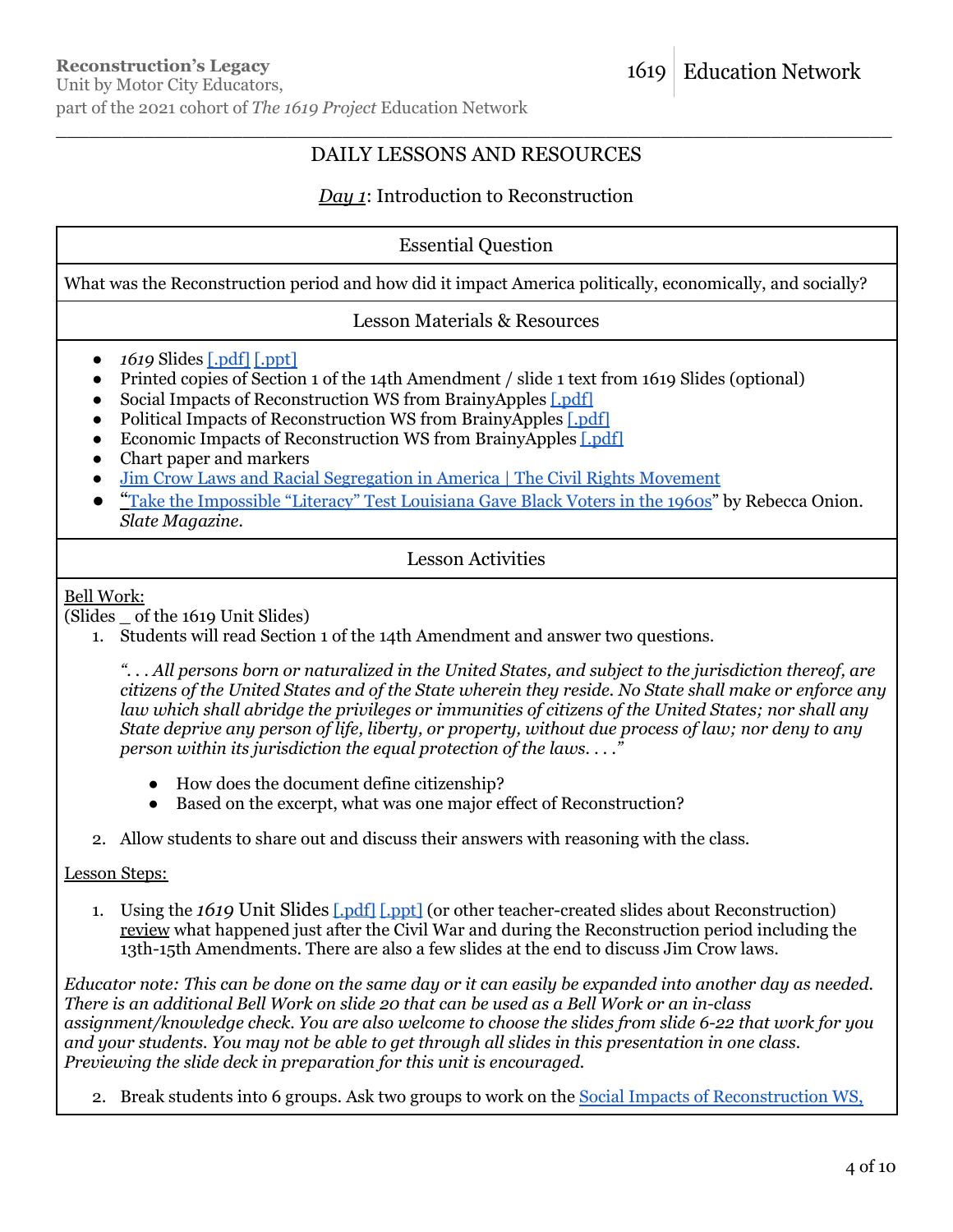two groups to work on the **Political Impacts of [Reconstruction](https://pulitzercenter.org/sites/default/files/inline-images/yBkGclADFL6qaLoFWFpX2TqynPO7PS0Er3WAkclc4ok93ET1Hp.pdf) WS**, and the last two groups to work on the Economic Impacts of [Reconstruction](https://pulitzercenter.org/sites/default/files/inline-images/bAhng1NbcVdqvRA3W8N2xILRx9onoin8MY0Ie7Z2RWTfmYtXPO.pdf) WS. The Primary Source Analysis sheet can be used or it can be skipped depending on how much time there is for class.

\_\_\_\_\_\_\_\_\_\_\_\_\_\_\_\_\_\_\_\_\_\_\_\_\_\_\_\_\_\_\_\_\_\_\_\_\_\_\_\_\_\_\_\_\_\_\_\_\_\_\_\_\_\_\_\_\_\_\_\_\_\_\_\_\_\_\_\_\_\_\_\_\_\_\_\_

- a. After the groups have time to read through their primary source and answer the questions, groups will share a summary of their primary source or the impact they learned about from their source.
- b. Using the board or chart paper create three columns labeled Political Impact, Social Impact, and Economic Impact. As students share their summary or the impact they learned about, chart their answers on the board or paper for the entire class to see. Discuss their observations on how Reconstruction impacted life for Black Americans based on these sources. Keep these responses for later use.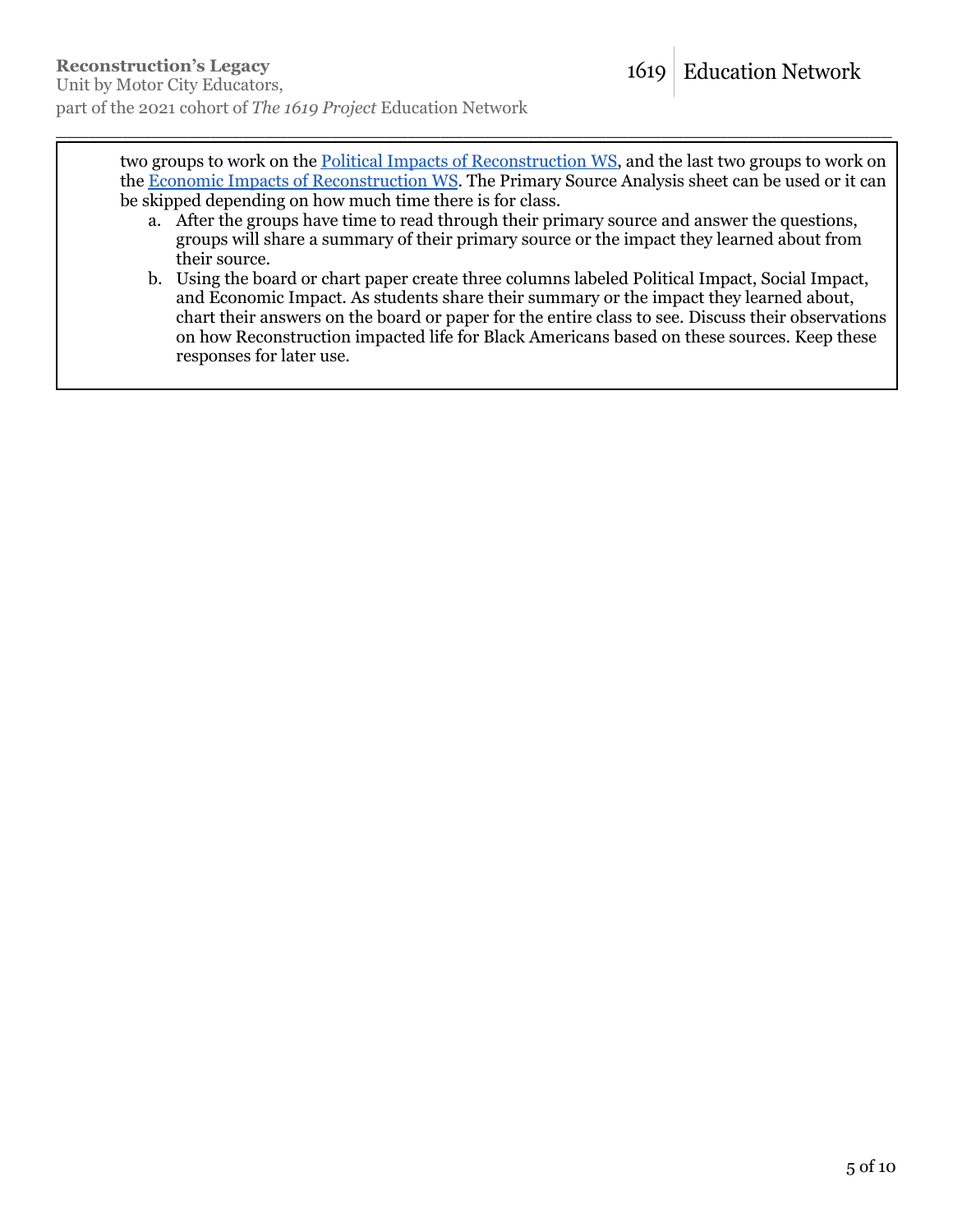#### \_\_\_\_\_\_\_\_\_\_\_\_\_\_\_\_\_\_\_\_\_\_\_\_\_\_\_\_\_\_\_\_\_\_\_\_\_\_\_\_\_\_\_\_\_\_\_\_\_\_\_\_\_\_\_\_\_\_\_\_\_\_\_\_\_\_\_\_\_\_\_\_\_\_\_\_ *Day 2*: What is the Legacy of Reconstruction?

# Essential Question

What is the legacy of Reconstruction? How did that legacy shape America?

# Lesson Materials & Resources

- Historian Eric Foner On The 'Unresolved Legacy Of [Reconstruction'](https://www.npr.org/2020/06/05/870459750/historian-eric-foner-on-the-unresolved-legacy-of-reconstruction)
- NPR Podcast "The Unresolved Legacy of [Reconstruction"](https://www.npr.org/2020/06/05/870459750/historian-eric-foner-on-the-unresolved-legacy-of-reconstruction) Questions [\[.pdf\]](https://pulitzercenter.org/sites/default/files/inline-images/qvvbHcg23ETBbv4sQfrNKkt2iqpHspXfNZ9Zsgkh0AVTP519vb.pdf) [\[.docx\]](https://pulitzercenter.org/sites/default/files/inline-images/bOdUpeOJ8Lel1wgVI0Rp4hEfZQzdVW0WkFEVrLGVeia0d8e2G7.docx)
- Pens/pencils or digitally on a Learning Management System (LMS)
- Whiteboard & markers
- SmartBoard with speakers
- Chart paper & markers

Lesson Activities

#### Bell Work:

1. Students will read the passage and answer the questions:

"... We believe you are not familiar with the description of the Ku Klux Klans riding nightly *over the country, going from county to county, and in the county towns, spreading terror wherever they go by robbing, whipping, ravishing, and killing our people without provocation [reason], compelling [forcing] colored people to break the ice and bathe in the chilly waters of the Kentucky river. The [state] legislature has adjourned. They refused to enact any laws to suppress [stop] KuKlux disorder. We regard them [the Ku-Kluxers] as now being licensed to continue their dark and bloody deeds under cover of the dark night. ...They* refuse to allow us to testify in the state courts where a white man is concerned. We find their *deeds are perpetrated [carried out] only upon colored men and white Republicans. We also find that for our services to the government and our race we have become the special object of hatred and persecution...Our people are driven from their homes in great numbers, having no redress [relief from distress] .... We would state that we have been law-abiding citizens, pay our taxes, and in many parts of the state our people have been driven from the polls, refused the right to vote. Many have been slaughtered while attempting to vote. We ask, how long is this state of things to last? . . ." Source: Petition to the United States Congress, March 25th 1871, Misc. Documents of the US Senate 42nd Congress, 1st session 1871*

- Based on this document, identify at least one way that the Ku Klux Klan terrorized Black Americans.
- According to this document, what was one major change in American society as a result of Reconstruction?
- 2. Discuss Bell Work answers with students. Ask questions about their reasoning and their thoughts on what they read.

Lesson Steps:

- 1. Hand out the NPR Podcast "The Unresolved Legacy of [Reconstruction"](https://www.npr.org/2020/06/05/870459750/historian-eric-foner-on-the-unresolved-legacy-of-reconstruction) Questions sheet [\[.pdf\]](https://pulitzercenter.org/sites/default/files/inline-images/qvvbHcg23ETBbv4sQfrNKkt2iqpHspXfNZ9Zsgkh0AVTP519vb.pdf) [\[.docx\]](https://pulitzercenter.org/sites/default/files/inline-images/bOdUpeOJ8Lel1wgVI0Rp4hEfZQzdVW0WkFEVrLGVeia0d8e2G7.docx).
	- As a class, define the words carpetbagger and scalawag on the sheet before listening to the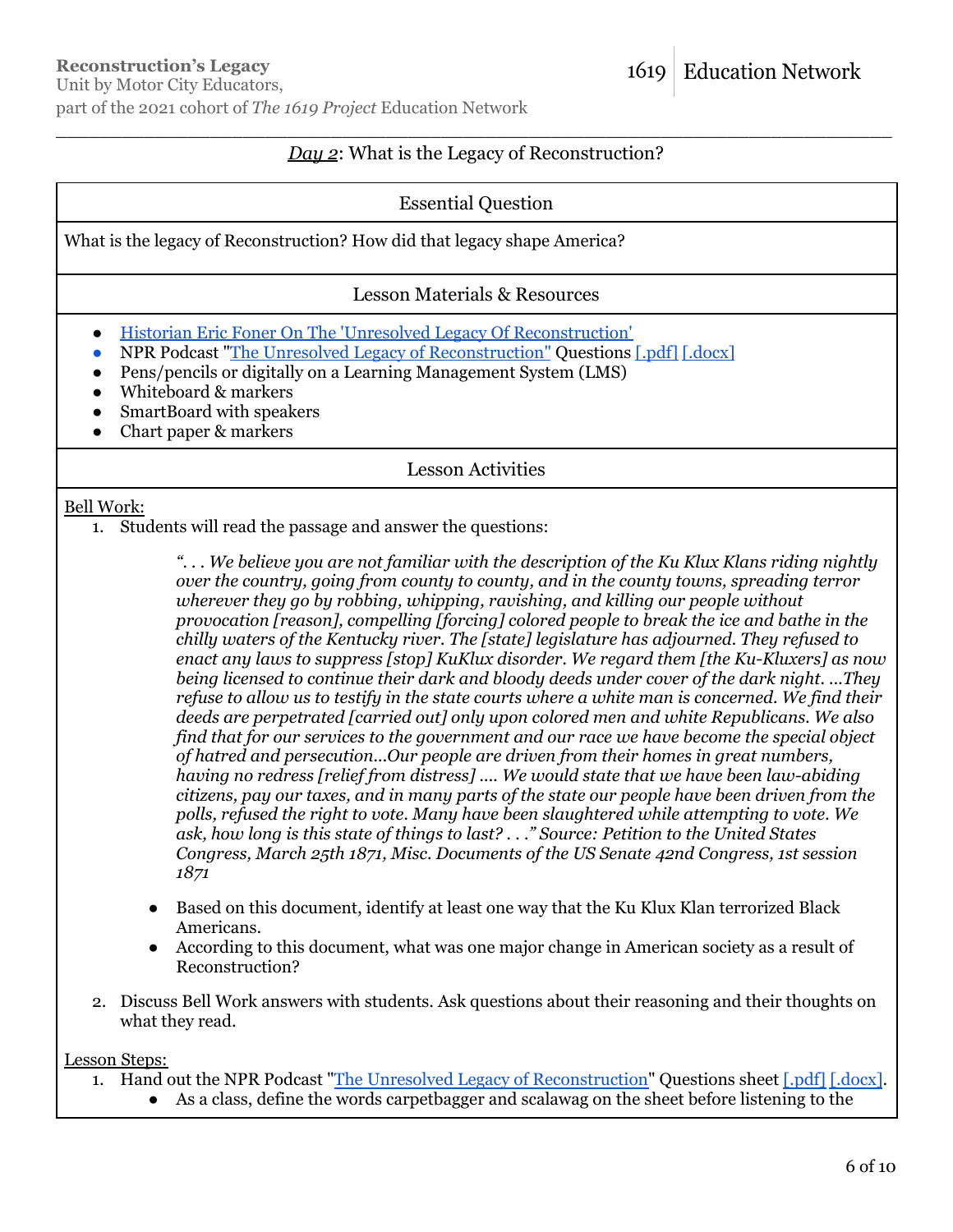interview in the link on the sheet.

- "Historian Eric Foner On The 'Unresolved Legacy Of [Reconstruction"](https://www.npr.org/2020/06/05/870459750/historian-eric-foner-on-the-unresolved-legacy-of-reconstruction) can be played to the whole class ( $\sim$ 34 minutes) and the class can follow along with the questions on the sheet. This could also be assigned as homework or independent work on the computer as an option.
- 2. After the listening to the interview, discuss with students what they think the legacy of Reconstruction is by posing the following questions:

\_\_\_\_\_\_\_\_\_\_\_\_\_\_\_\_\_\_\_\_\_\_\_\_\_\_\_\_\_\_\_\_\_\_\_\_\_\_\_\_\_\_\_\_\_\_\_\_\_\_\_\_\_\_\_\_\_\_\_\_\_\_\_\_\_\_\_\_\_\_\_\_\_\_\_\_

- What is that legacy for Black Americans?
- How did this legacy shape America?
- How did it shape America for Black Americans?
- Do you think Reconstruction was successful? Why or why not?

Educator note: This can be done as a Think-Pair-Share or Turn & Talk then a whole group discussion. This *can also be charted on the board or on chart paper to reference later.*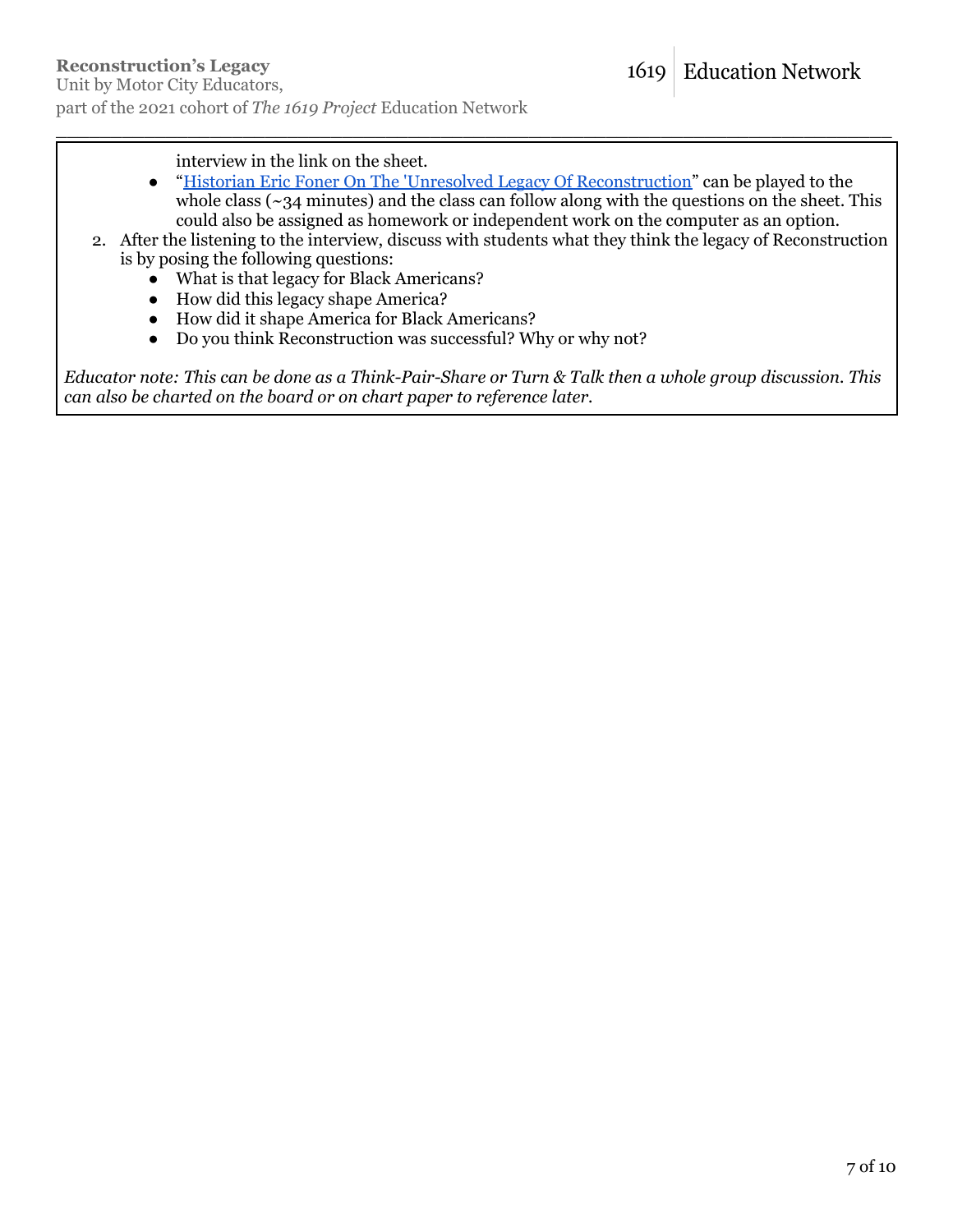# **Reconstruction's Legacy**

Unit by Motor City Educators, part of the 2021 cohort of *The 1619 Project* Education Network

# \_\_\_\_\_\_\_\_\_\_\_\_\_\_\_\_\_\_\_\_\_\_\_\_\_\_\_\_\_\_\_\_\_\_\_\_\_\_\_\_\_\_\_\_\_\_\_\_\_\_\_\_\_\_\_\_\_\_\_\_\_\_\_\_\_\_\_\_\_\_\_\_\_\_\_\_ *Days 3-5*: *The 1619 Project* and Reconstruction

# Lesson Objective or Essential Question

#### Essential Question:

In what ways does the legacy of the Reconstruction era continue to impact Black Americans today?

#### Lesson Objective:

Students will write a short essay explaining the multiple ways in which the legacy of the Reconstruction era continues to impact Black Americans today, citing evidence and reasoning from articles in *The 1619 Project*.

#### Lesson Materials & Resources

- "The Wealth Gap" by [Trymaine](https://pulitzercenter.org/sites/default/files/inline-images/tOJqxJcH01uQisBbPdVFIH4SNopreEKoVbanwgOn5Y2dfneSwF.pdf) Lee
- The Wealth Gap Questions  $\lceil . \text{pdf} \rceil \cdot \text{docx} \rceil$
- *1619* Unit Summative Writing Assignment [\[.pdf\]](https://pulitzercenter.org/sites/default/files/inline-images/pAsCcTK14Yk7YSrCBLClYfWkI3uWzRYoqQY0CcuIvNdfDjLTPL.pdf) [\[.docx\]](https://pulitzercenter.org/sites/default/files/inline-images/jHY8vuELVxJinC9xGeM1Y9iRfbZ5h1eX5sY0GTk9AGXpQMmtx5.docx)
- "Mass [Incarceration"](https://pulitzercenter.org/sites/default/files/mass_incarceration_by_bryan_stevenson.pdf) by Bryan Stevenson
- "Sugar" by Khalil Gibran [Muhammad](https://pulitzercenter.org/sites/default/files/inline-images/xPOGqBS2Bdl7qfEkRtQiCxIWdh5ytXdvjEJMdBoANcGY3JPb4N.pdf)
- "Medical [Inequality"](https://pulitzercenter.org/sites/default/files/inline-images/cQvWHUIWqDDzO4F8AvK8H76SnK3JyCfyLY0tBasFpQUUse4Ffn.pdf) by Linda Villarosa
- "Hope" by Djeneba Aduayom and Nikole [Hannah-Jones](https://pulitzercenter.org/sites/default/files/2021-10/Hope.pdf)
- "The [Economy](https://www.nytimes.com/2019/08/30/podcasts/1619-slavery-cotton-capitalism.html?action=click&module=audio-series-bar®ion=header&pgtype=Article) That Slavery Built," *1619 Podcast*
- *● "How the Bad Blood [Started,"](https://www.nytimes.com/2019/09/13/podcasts/1619-slavery-healthcare.html) 1619 Podcast*
- *●* "We need to talk about an injustice," Bryan [Stevenson.](https://www.ted.com/talks/bryan_stevenson_we_need_to_talk_about_an_injustice) *Ted Talk*
- [Reading](https://pulitzercenter.org/sites/default/files/reading_guide_for_the_1619_project_essays_0.pdf) Guide for The 1619 Project Essays
- The 1619 Podcast [Listening](https://pulitzercenter.org/builder/lesson/1619-podcast-listening-guide) Guide
- Pens/pencils or digitally on a Learning Management System (LMS)
- Whiteboard & markers
- SmartBoard with speakers
- Chart paper & markers

# Lesson Activities

Bell Work:

1. Use the image to answer the following question: According to these maps, what was one major economic effect of Reconstruction?

**Education Network** 

1619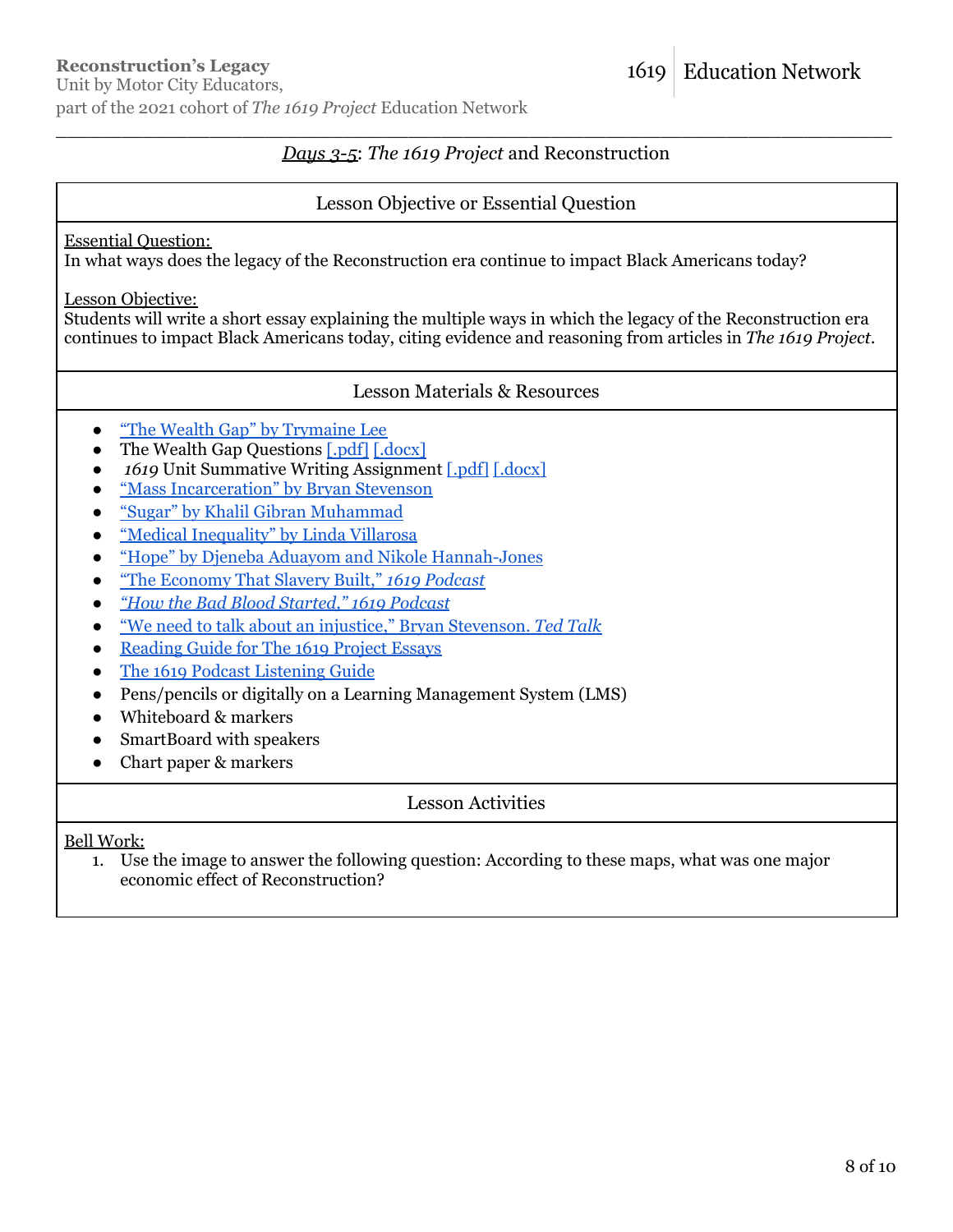# **Reconstruction's Legacy**

Unit by Motor City Educators, part of the 2021 cohort of *The 1619 Project* Education Network



\_\_\_\_\_\_\_\_\_\_\_\_\_\_\_\_\_\_\_\_\_\_\_\_\_\_\_\_\_\_\_\_\_\_\_\_\_\_\_\_\_\_\_\_\_\_\_\_\_\_\_\_\_\_\_\_\_\_\_\_\_\_\_\_\_\_\_\_\_\_\_\_\_\_\_\_

.<br>Iources: *Scribner's Monthly*, "A Georgia Plantat<br>and Richards, *The American Record*, McGraw

2. Discuss Bell Work answer and spend time breaking down the details of the maps to "Think like a Historian" about the data presented.

Lesson Steps:

- 1. Students will read "The Wealth Gap" by [Trymaine](https://pulitzercenter.org/sites/default/files/inline-images/tOJqxJcH01uQisBbPdVFIH4SNopreEKoVbanwgOn5Y2dfneSwF.pdf) Lee and complete the The Wealth Gap Questions [\[.pdf\]](https://pulitzercenter.org/sites/default/files/inline-images/paDEeHHMk5PzdfsclMwl4RXgILcrvaiqP8A0fnVgzZmmPz3PTq.pdf) [\[.docx\]](https://pulitzercenter.org/sites/default/files/inline-images/yWKqMHFz30Sdfzf6fRwNu0hyn1DW6rocU0o4kXJRJb5GhNyXln.docx) as they read. There are pre-reading, during reading, and post-reading activities in the questions worksheet.
	- a. Model the reading by reading aloud with them. Stop for important connections and discussion about the text and content. This may take the entire class period. This is also a terrific way to scaffold for students who might need more support during reading.
- 2. Review the 1619 Unit Summative Writing Assignment worksheet [\[.pdf\]](https://pulitzercenter.org/sites/default/files/inline-images/pAsCcTK14Yk7YSrCBLClYfWkI3uWzRYoqQY0CcuIvNdfDjLTPL.pdf) [\[.docx\]](https://pulitzercenter.org/sites/default/files/inline-images/jHY8vuELVxJinC9xGeM1Y9iRfbZ5h1eX5sY0GTk9AGXpQMmtx5.docx) with students to prepare them for the essay they will be crafting.

*Educator note: Adjust this assignment you see fit for length, number of sources, etc.*

- 3. Next, students should choose one or two (of many listed) *1619* project articles or podcasts to read or listen to that extend their knowledge on the impact of Reconstruction on Black Americans today.
	- a. Students will read/listen, annotate, and analyze each text on their own keeping in mind their end goal of writing an essay (length of your choosing) answering the summative writing assignment question. Students should be using annotations to highlight evidence within the texts of the continued impact on Black Americans today.

Educator notes: You can choose to give students the opportunity to read any of the essays or listen to any *podcasts by sharing the Guide for The 1619 [Project](https://pulitzercenter.org/sites/default/files/reading_guide_for_the_1619_project_essays_0.pdf) Essays and The 1619 Podcast [Listening](https://pulitzercenter.org/builder/lesson/1619-podcast-listening-guide) Guide.* Transcripts for podcasts should be printed for students and can be found on the podcast website. If you *choose to leave this open, you'll have to make some changes to the 1619 Unite Summative Writing Assignment worksheet. You can also choose to pre-select some options for students. Listed below are some article and podcasts from The 1619 Project, along with additional resources, that align with the unit:*

*Articles*

- "Mass [Incarceration"](https://pulitzercenter.org/sites/default/files/mass_incarceration_by_bryan_stevenson.pdf) by Bryan Stevenson
- "Sugar" by Khalil Gibran [Muhammad](https://pulitzercenter.org/sites/default/files/inline-images/xPOGqBS2Bdl7qfEkRtQiCxIWdh5ytXdvjEJMdBoANcGY3JPb4N.pdf)
- "Medical [Inequality"](https://pulitzercenter.org/sites/default/files/inline-images/cQvWHUIWqDDzO4F8AvK8H76SnK3JyCfyLY0tBasFpQUUse4Ffn.pdf) by Linda Villarosa